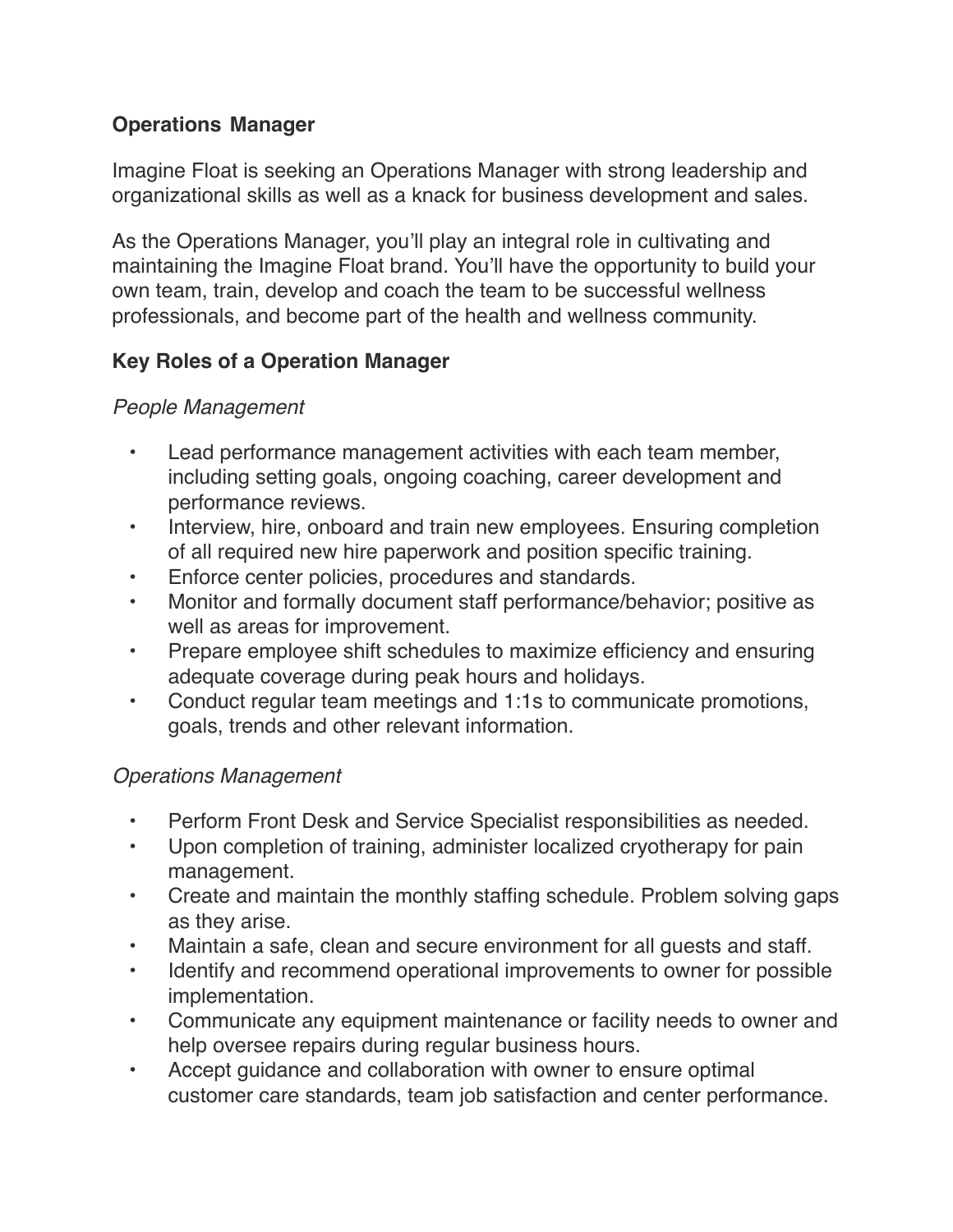- Implement, with guidance from the owner, new lines of business and other revenue generating opportunities.
- On an as needed basis, complete special projects
- Ensure customer care standards are utilized that engage and retain longterm customers.
- Be flexible with your schedule you'll work hours based on business needs and center operating hours. This will include weekends and holidays.
- Turn every customer service issue into a positive outcome.
- Report all safety and medical occurrences through formal documentation and communication to the owner.

## *Sales & Marketing*

- Drive center sales through membership, packages and retail opportunities.
- Identify ways in which using the data and tools available internally, we can increase leads and sales generation.
- Lead team in service and product knowledge and motivate them to meet and exceed monthly sales goals.
- Continuously develop and refine the sales process.
- In collaboration with the owner, set daily, weekly and monthly goals across all services to ensure clear expectations for team and overall business success.
- Maintain and track active marketing efforts.

# **Qualities You Need to Succeed as the Operations Manager**

- An undergraduate degree or higher is a plus.
- You love the sales process.
- You have a minimum of two to three years management experience.
- You're passionate about wellness and longevity.
- Excellent verbal and written communication skills.
- You're detail orientated.
- You have project management skills and are tech savvy.
- Your a team player.

## **Benefits**

- Competitive Pay
- Complimentary and discounted access to our services